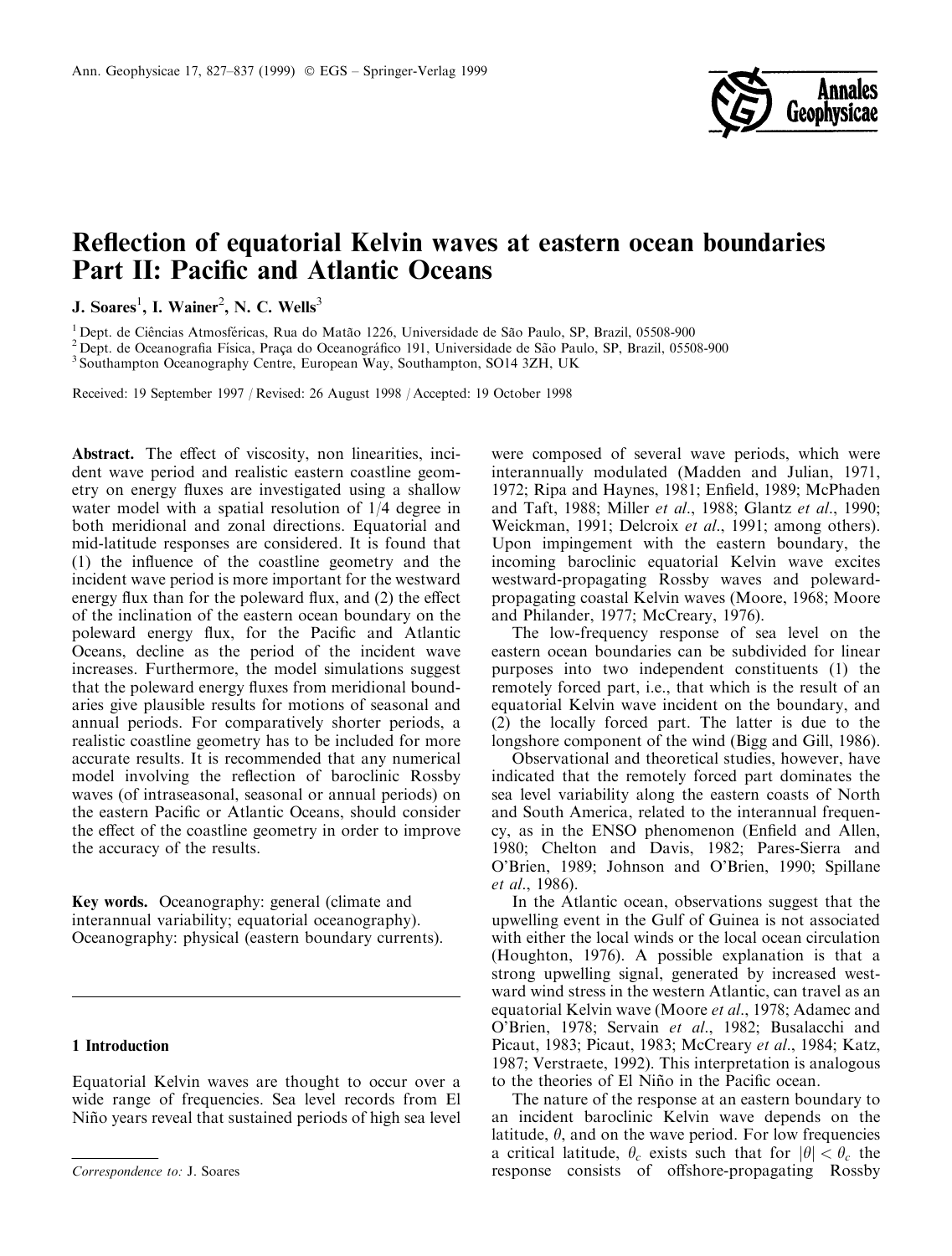waves, whereas for  $|\theta| > \theta_c$  the waves are trapped by the coastal. The magnitude of the critical latitude decreases as the wave period decreases and as the coastline inclination  $(y)$ , from meridional orientation, increases. (Grimshaw and Allen, 1988; Clarke and Shi, 1991).

Soares *et al.* (1998) using a viscous baroclinic shallow water model, have investigated the effects of viscosity, non-linearity, angle of coastline inclination and incident wave period on the baroclinic equatorial Kelvin waves at eastern ocean boundaries. They have found, by energy flux considerations, that the impact of viscosity is greater than the effect of non-linearities. A systematic decrease of coastal Kelvin wave energy as the wave period increases (and  $\theta_c$  increases), predicted by inviscid theories (as in Clarke and Shi, 1991) was not verified in their work, because of the role of energy dissipation in their model. The dissipation was found to be dependent not only on the presence of the coastal Kelvin waves in the domain, but also on the period of these coastal waves. The influence of the angle of coastline inclination and of the incident wave period was found to be more important for the westward energy flux than for the poleward flux.

The main aim of this study is to investigate the behavior of the low-frequency baroclinic equatorial Kelvin waves when they reach the Pacific and Atlantic Ocean eastern coasts. Three different Kelvin wave periods are considered: intraseasonal, seasonal and annual. Some of the questions we address are: how far from the equator can the baroclinic disturbances propagate? How important is the coastline geometry on the propagation of the coastally trapped Kelvin waves and on the generation of the reflected Rossby waves? How important is the viscous effects on the studied waves? Are there differences between propagation in the Northern and Southern Hemispheres of the Pacific and Atlantic Oceans?

## 2 Numerical model

Non linear, 1/2 layer, shallow-water equations are used as the basis of the numerical model. The model is described in detail in Soares (1994) and Soares et al. (1998). Spherical coordinates with  $\lambda$  (longitude) increasing eastward and  $\theta$  (latitude) increasing northward are used in the model because of its large latitudinal extent. A regular 1/4 degree resolution is used in both zonal and meridional directions ( $\Delta \lambda = \Delta \theta = 1/4^{\circ}$ ). Linear and nonlinear experiments are performed using a time step  $(\Delta t)$  of 4 and 2 h, respectively. A Laplacian coefficient of  $10^3$  m<sup>2</sup>s<sup>-1</sup> is employed in the numerical experiments described in this work. The coefficient value,  $10^3 \text{ m}^2\text{s}^{-1}$ , has been commonly used in baroclinic shallow-water numerical models. Numerically, this coefficient helps to smooth the very high wave number numerical noise. Physically,  $A_H$  helps to form a viscous boundary layer required to fit the observations with the theory. The effects of viscosity on linear free baroclinic Kelvin waves in shallow-water models have been discussed by Davey et al. (1983) and Hsieh et al. (1983).

A modification of Orlanski's (1976) radiative boundary condition (Miller and Thorpe, 1981) was used in all open boundaries: north, south and west. With the present scheme perturbations generated inside the domain are able to cross the artificial boundaries without distortion and without affecting the interior solution. On the solid boundaries the free-slip condition is used.

## 3 Experiments

The free wave solutions generated by the reflection of a baroclinic Kelvin wave at the eastern Pacific and Atlantic Ocean boundaries is investigated using the numerical model, outlined already with one layer of initial thickness,  $H_0 = 200$  m. A pulse of finite width is used as surrogate to the baroclinic equatorial Kelvin wave. The maximum amplitude of the initial disturbance is taken as 30 m. From the hydrostatic balance, a 30 m depression of the interface, implies a 10 cm surface elevation (considering  $\rho_2 = 1060$  and  $\rho_1 = 1025$  Kg m<sup>-3</sup>). The wave meridional structure is assumed to be a Gaussian function of latitude centered on the equator. The linear phase speed is assumed to be 2.45  $\text{ms}^{-1}$ . Only half a wavelength of the initial disturbance is used in the experiments.

The eastern Pacific and Atlantic coastlines (Fig. 1) use the contour of 200 m depth line in the boundary calculations instead of the actual coastline, because it is a better approximation of the vertical coast assumed in theory. The initial layer thickness is considered to be 200 m.

To estimate reflection properties it is convenient to consider the energy flux. Outwards along the boundary the energy flux is due to poleward coastal Kelvin waves. Depending on the hemisphere in consideration the poleward energy flux  $(t_P)$  can be northward  $(t_N)$  or southward  $(t<sub>S</sub>)$ . The net energy flux toward the boundary  $(t)$  is given by the difference between the energy fluxes due to the incoming equatorial Kelvin wave  $(t_F)$ and due to the reflected Rossby waves  $(t_W)$ . Therefore,  $t_E - t_W = t_N - t_S - t_D$ ; where  $t_D$  is the energy dissipation. It was assumed that the energy flux is positive to the north and east directions.

Three different wave period (as in Soares et al., 1998) are considered: intraseasonal  $(T = 60 \text{ days})$ , seasonal  $(T = 180$  days) and annual  $(T = 360$  days).

In all the experiments, the numerical model is integrated for a time long enough to allow for the coastal Kelvin wave, generated by the equatorial wave to leave the domain.

## 3.1 Energy flux considerations

The fluxes are numerically calculated considering a region longitudinally bounded by an eastern ocean boundary ( $\lambda = \lambda_{\text{coast}}$ ) and a longitude away from the coast ( $\lambda = -\lambda_0$ ) and latitudinally bounded by  $\theta = \pm \theta_0$ (where  $\theta_0$  is the latitude in consideration, positive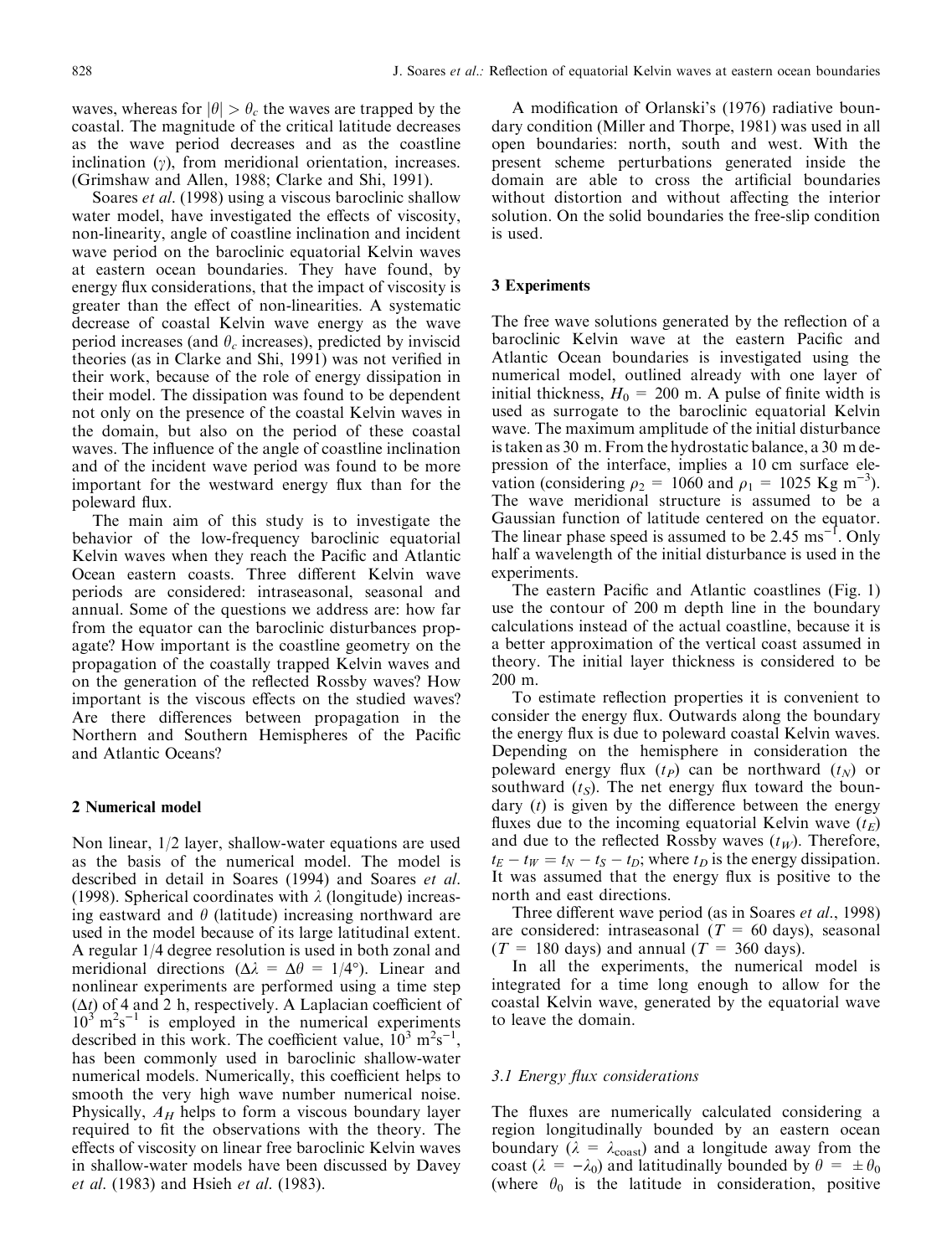

Fig. 1a-d. Model geometry. Pacific Ocean eastern coastline used for the a intraseasonal experiment and b for the seasonal and annual experiments; Atlantic Ocean eastern coastline used for the c intraseasonal experiment and d seasonal and annual experiments

northwards). This work assumes that the energy flux due to Kelvin wave can be separated from the one due to Rossby waves. However, in the non linear frame it is not necessarily true.

Poleward energy flux. The poleward energy flux  $(t_P)$ , across a given latitude  $+\theta_0$  is given by:

$$
t_{p_{(\text{linear})}} = \sum_{\lambda = -\lambda_0}^{\lambda = \lambda_{\text{const}}} \overline{g'h H_0 v} \ r \cos \theta_0 \ \Delta \lambda \tag{1}
$$

$$
t_{p_{(\text{non-linear})}} = \sum_{\lambda=-\lambda_0}^{\lambda=\lambda_{\text{const}}} \overline{(g/h+q)V} \ r \cos \theta_0 \Delta \lambda \tag{2}
$$

where the overbar denotes time average;  $h(\lambda, \theta, t)$  is the interface displacement of the upper layer to the mean depth  $H_0(\lambda, \theta)$ ;  $u(\lambda, \theta, t)$  and  $v(\lambda, \theta, t)$  are the horizontal components of the depth averaged velocity vector  $v(\lambda, \theta, \theta)$ t) in the  $\lambda$  (east-east) and  $\theta$  (north-south) directions, respectively. Reduced gravity is  $g' = g(\rho_2 - \rho_1)/\rho_2$ , where  $g = 9.8$  m/s is the acceleration of gravity;  $\rho_2 e \rho_1$  are the density of the upper and lower layers, respectively. The radius of the Earth is taken to be a constant,  $r = 6.37 \times 10^6 \text{ m}; V(\lambda, \theta, t) = uH\mathbf{i} + vH\mathbf{j} = U\mathbf{i} + V\mathbf{j}$ and  $q = (u^2 + v^2)/2$  (kinetic energy per unit of area).

Net energy flux in the east-west direction. The net energy flux  $(t)$ , toward the boundary across a given longitude  $-\lambda_0$ , can be given by:

$$
t_{\text{(linear)}} = t_{E\text{(linear)}} - t_{W\text{(linear)}} = \sum_{\theta=-\theta_0}^{\theta=+\theta_0} \overline{g'hH_0u} \ r\Delta\theta \tag{3}
$$

 $t_{(non-linear)} = t_{E(non-linear)} - t_{W(non-linear)}$ 

$$
=\sum_{\theta=-\theta_0}^{\theta=+\theta_0} \overline{(g'h+q)U} r\Delta\theta \tag{4}
$$

The direct determination of  $t = t_E - t_W$ , however, is computationally expensive because the propagation speed of the westward Rossby waves is a strong function of the latitude varying from  $\sim 0.8$  m/s at the equator to zero at the poles. It could take years of numerical integration for all the Rossby waves, generated at the eastern boundary, to reach the western side of the domain. To save computer time, first  $t_E$  is calculated and then  $t_W$  is inferred by energy conservation considerations. The energy input in the experiment is only due to the baroclinic equatorial Kelvin wave. Consequently before the reflection of this wave at the eastern coast, the eastward energy flux through a given longitude of the numerical domain corresponds to the value of  $t_E$ . It can be assumed that the reflected Rossby wave energy  $(t_W)$ , for one hemisphere, is given by  $t_W/2 = t_E/2-t_P-t_D/2.$ 

*Energy dissipation*. The dissipation of energy  $(t_D)$ , up to a given latitude  $+\theta_0$ , can be calculated as: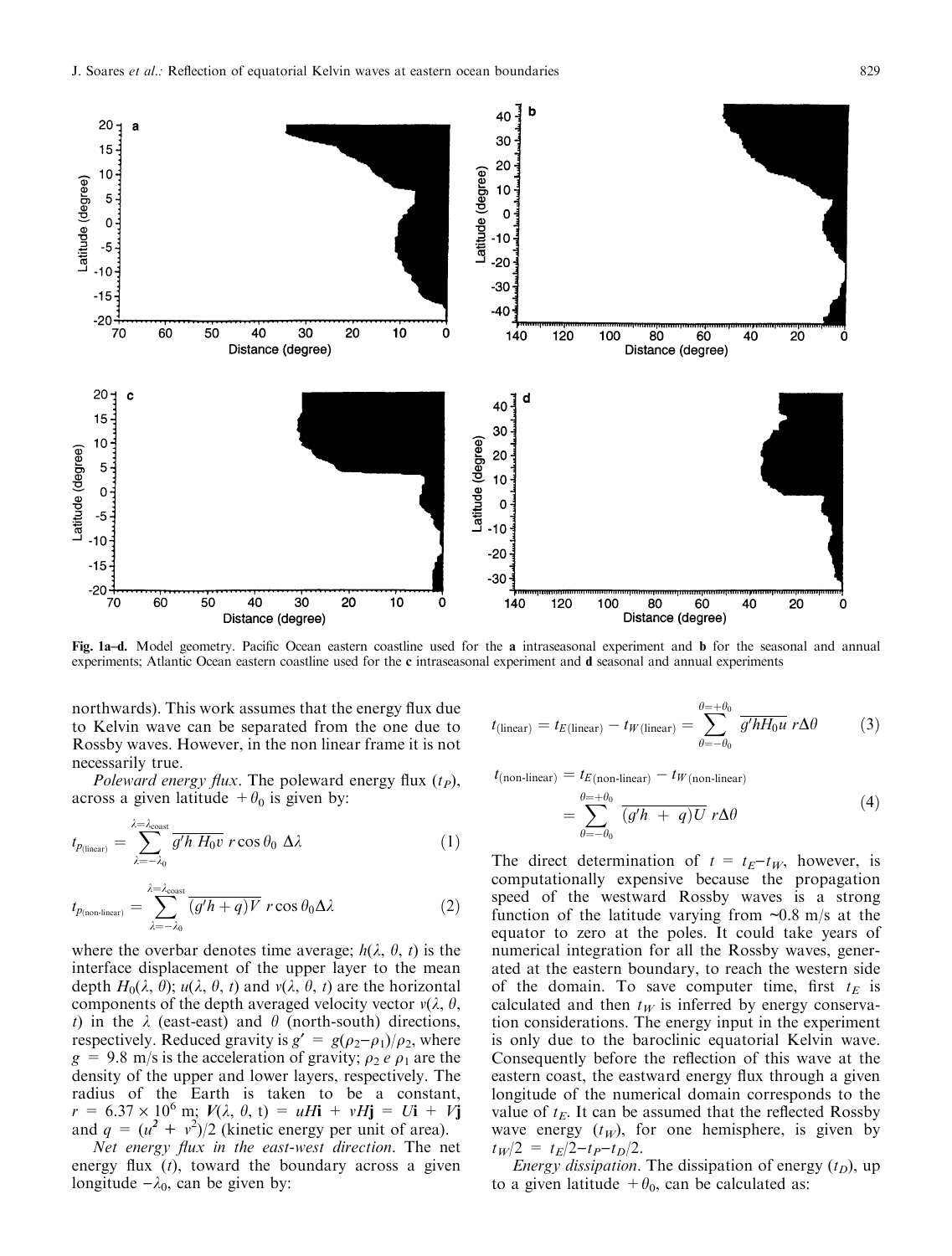$t_{D(\text{linear})}$ 

$$
= -\sum_{\lambda=-\lambda_0}^{\lambda=\lambda_{\text{const}}} \sum_{\theta=-0}^{\theta=-\theta} \overline{A_H H_0 (u\nabla^2 u + v\nabla^2 v)} r^2 \cos\theta \; \Delta\theta \; \Delta\lambda \tag{5}
$$

 $t_{D(\text{non-linear})}$ 

$$
= -\sum_{\lambda=-\lambda_0}^{\lambda=\lambda_{\text{const}}} \sum_{\theta=0}^{\theta=+\theta} \overline{A_H H(u\nabla^2 u + v\nabla^2 v)} r^2 \cos\theta \, \Delta\theta \, \Delta\lambda \tag{6}
$$

where  $H(\lambda, \theta, t)$  is the total depth  $(H = H_0 + h)$  and  $\nabla^2$ is the Laplacian operator in spherical coordinates.

Equations  $(1)$ ,  $(2)$ ,  $(5)$  and  $(6)$  consider only the Northern Hemisphere. Changing  $\theta = +\theta_0$  for  $\theta = -\theta_0$ in those expressions gives the Southern Hemisphere fluxes. The energy input is always considered for both Hemispheres and the poleward, westward and energy dissipations are always calculated for the Hemisphere in consideration.

#### 3.2 Model Pacific Ocean results

3.2.1 Intraseasonal variability. In the linear and non linear experiments described in this section the latitudinal model basin extents from  $-20^{\circ}$  to  $20^{\circ}$  and has a maximum longitudinal extent of  $70^\circ$ . The eastern Pacific boundary approximation used in the intraseasonal experiments can be seen in Fig. 1a.

A baroclinic equatorial Kelvin wave of 60-day period is used as an initial condition of the numerical model for the intraseasonal linear and non linear cases. The numerical model is integrated for 90 days.

The linear northward energy flux  $(t_N)$  and the Northern Hemisphere dissipation of energy  $(t_D)$  were numerically calculated using Eqs. (1) and (5) respectively;  $t<sub>S</sub>$  (southward energy flux) and  $t<sub>D</sub>$  (dissipation) for the Southern Hemisphere were obtained using the same equations but with  $\theta = -\theta_0$ .

The nondimensional energy flux coefficients (in  $\%$ )  $r_{\rm P}(\gamma, T)$ ,  $r_W(\gamma, T)$  and  $r_D(\gamma, T)$  shown in Fig. 2, are, respectively, the ratios of the poleward (northward or southward depending on the hemisphere) coastal Kelvin wave, of reflected Rossby wave and of the dissipation of energy fluxes to the incoming equatorial Kelvin wave energy flux (i.e.,  $r_P = t_P/t_E$ ,  $r_W = t_W/t_E$  and  $r_D = t_D/$  $t_E$ ). The coefficients are calculated at latitudinal intervals of 2° and integrated in time for 90 days.

To investigate the effect of the nonlinear terms on low frequency wave reflection at the Pacific boundary, the non linear model is run using the same parameters and the same initial condition as used for the linear case. The non linear poleward coastal Kelvin wave energy flux  $(t_P)$  and the dissipation of energy  $(t_D)$  are estimated, for both-hemispheres, using Eqs. (2) and (6).

Figure 2a shows the westward energy fluxes calculated using  $(1)$  the Pacific coastline and the linear model (PAC-L); (2) meridional coastline and the linear model  $(C0-L)$ ; (3) Pacific coastline and the non linear model (PAC-NL) and (4) meridional coastline and the non linear model (C0-NL).

Figure 2 shows the westward flux (Fig. 2a), poleward flux (Fig. 2b) and dissipation coefficient (Fig. 2c). It can be seen that the changes in energy fluxes and in energy dissipation induced by the coastline geometry are notably more important than those induced by the nonlinearities.

For the cases investigated, and within the confines of this model, the linear and nonlinear poleward energy



Fig. 2a-c. Energy flux coefficients  $(\%)$  at different latitudes (degree).  $\mathbf{a} \, r_W$ ,  $\mathbf{b} \, r_P$  and  $\mathbf{c} \, r_D$ . Solid line: linear experiment with Pacific coastline (PAC-L). Dashed line: linear experiment with meridional coastline

 $(C0-L)$ . Center-dashed line: non linear experiment with Pacific coastline (PAC-NL). Dotted line: non linear experiment with meridional coastline (C0-NL). Wave period: 60 days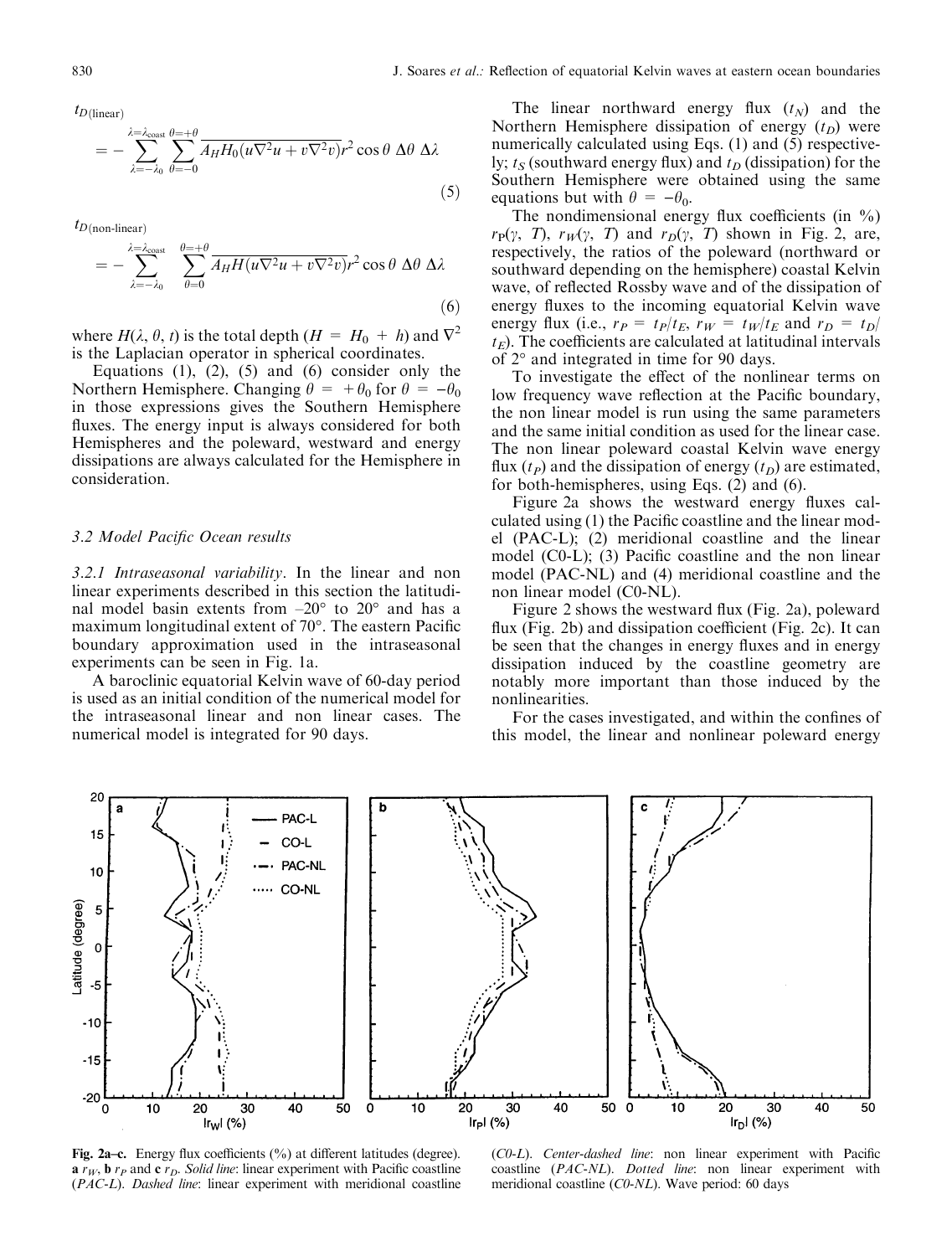fluxes do not present considerable differences; the smallest values are given when the coastline is meridional in the nonlinear model and the largest for the Pacific coastline in the linear model.

For an inclined boundary, it would be expected from inviscid theory, that the poleward propagation of coastal waves would be enhanced compared with the meridional boundary. However, as discussed in Soares et al. (1998), the dissipation induced by the inclined boundary is larger than that induced by the meridional one (see Fig. 2c). Hence, for the Pacific coastline the expected rise in poleward energy flux induced by the inclined boundary, is offset by dissipation.

The Pacific northward energy flux is a somewhat larger than the southward energy flux whereas the westward energy flux is smaller in the Northern Hemisphere than in the Southern Hemisphere (Fig. 2). This is consistent with the northern Pacific boundary being more nonmeridional (see Soares et al., 1998). The Pacific energy dissipation is roughly similar in both hemispheres. Its westward energy flux presents a considerable latitudinal variation because of the changing coastline angle. This allows more than one critical latitude (in agreement with Grimshaw and Allen, 1988; Clarke and Shi, 1991; Clarke, 1992).

Furthermore, in Fig. 2a we note that the Pacific coastline is less reflective than the meridional boundary. This is expected because inclined boundaries favor trapped motion more than meridional ones.

Since the energy fluxes discussed are affected more by the coastline geometry than by the nonlinearities, hereafter only the linear cases are investigated.

3.2.2 Seasonal variability. To simulate the seasonal variability in the eastern Pacific ocean an equatorial Kelvin wave of 180 days period is used as an initial condition of the numerical model. The modelled region in this experiment is from 45°S to 45°N and has a maximum longitudinal extent of 140° (see Fig. 1b for the boundary geometry).

The nondimensional energy flux and the energy dissipation coefficients generated at the Pacific coastline (PAC) are shown in Fig. 3 together with the energy fluxes generated at a meridional boundary  $(C0)$ . The coefficients were calculated at every  $5^{\circ}$  of latitude and integrated over 6 months. The asymmetry between the Pacific Northern and Southern Hemispheres is small. Poleward of  $\sim 20^{\circ}$  of latitude, the dissipation of energy is larger than the energy fluxes.

In agreement with the intraseasonal period experiment, the Pacific boundary is less reflective than the meridional boundary (Fig. 3a). The Pacific poleward energy flux  $(Fig. 3b)$  is slightly smaller than that generated at the meridional boundary because of the larger dissipation of energy occurring in the Pacific (Fig. 3c) and, thus, preventing the increase of poleward energy flux induced by the coastline geometry.

3.2.3 Annual variability. An equatorial Kelvin wave of 360 days period is used as an initial condition of the linear numerical model experiment. Following the previous case, the poleward energy flux and the dissipation of energy were numerically calculated for every 5° of latitude and integrated over 8 months. Since only half a wavelength is used as initial condition, it takes around 7 months of the integration period for all the poleward energy to leave the numerical domain.

The nondimensional energy fluxes and the nondimensional energy dissipation (PAC) are displayed in Fig. 4 together with the fluxes generated at the meridional boundary (C0).

In the northern Pacific, the westward energy flux differs substantially from that generated at the meridional boundary (Fig. 4a). Inviscid theory suggests that



Fig. 3a-c. Linear energy flux coefficients (%) at different latitudes (degree). a  $r_W$ , b  $r_P$  and c  $r_D$ . Solid line: Pacific coastline (PAC). Dotted line: meridional boundary (C0). Wave period: 180 days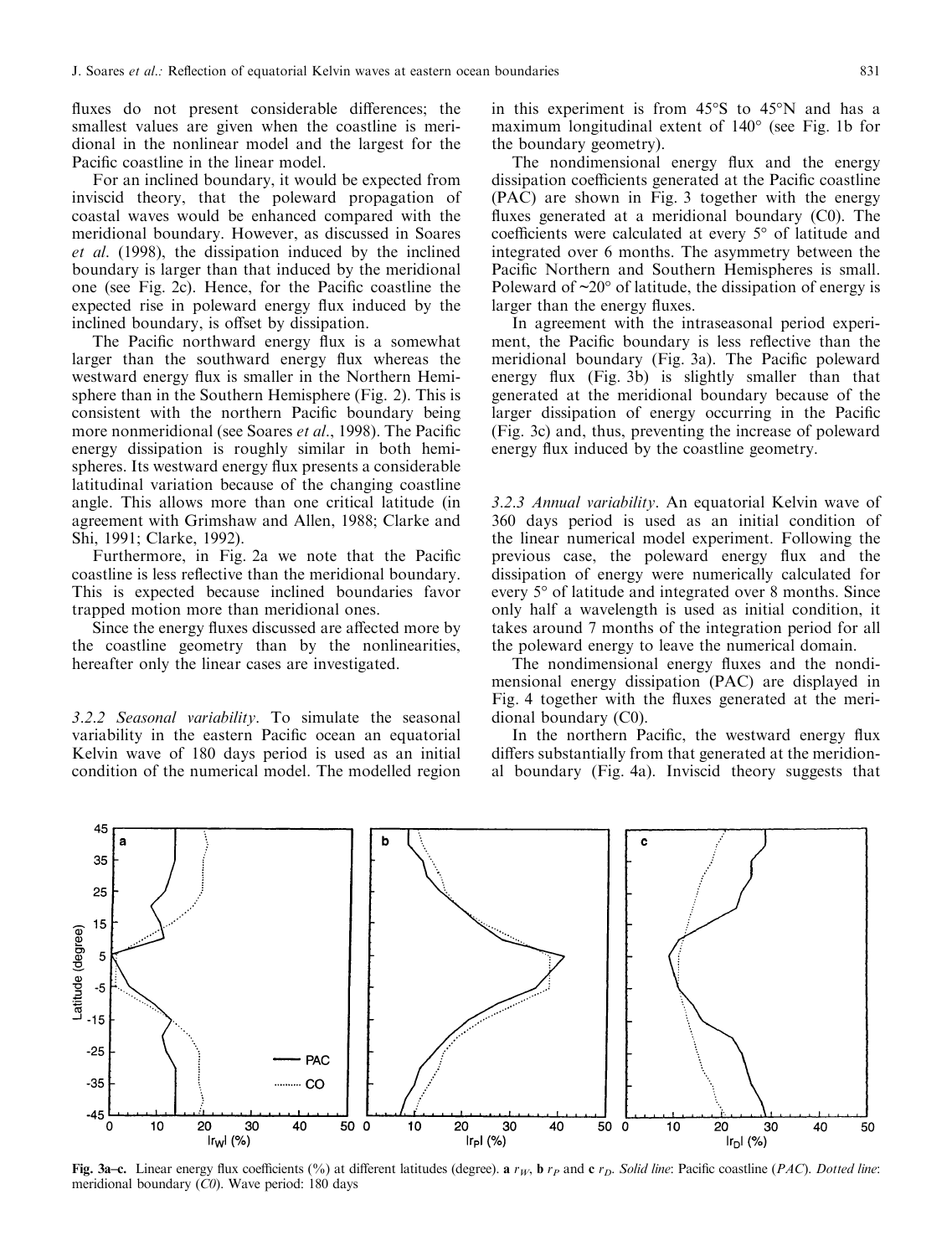

Fig. 4a-c. Linear energy flux coefficient (%) at different latitudes (degree). a  $r_W$ , b  $r_P$  and c  $r_D$ . Solid line: Pacific coastline (PAC). Dotted line: meridional boundary  $(C0)$ . Wave period: 360 days

trapped motion is expected to be favored given that the northern Pacific coastline is less reflective than the meridional boundary, or than the southern Pacific coastline. However, from Fig. 4b, this is not the case. What happens is that the dissipation of energy (which increases as the boundary departs from the meridional direction; see Fig. 4c), restrains the increase in the northward energy flux induced by the coastline geometry.

The annual northward and southward energy fluxes, at the Pacific Ocean, are symmetric in relation to the equator (Fig. 4b). Above 20°N, the dissipation of energy is dominant over the energy fluxes. In the Southern Hemisphere, however, the coastline geometry facilitates the boundary reflection and, poleward of  $20^{\circ}$ S, the westward energy flux is larger than the dissipation of energy. In the south Pacific, the energy fluxes and the

energy dissipation are not substantially different from those generated in the meridional boundary experiment. This is because the southern Pacific coastline does not depart significantly from the north-south direction.

3.2.4 Discussion. Figure 5 summarizes the energy fluxes and the energy dissipation coefficients obtained for the Pacific Ocean at intraseasonal (T60), seasonal (T180) and annual  $(T360)$  periods. The intraseasonal coefficients were calculated only up to 20° of latitude and therefore a direct comparison between the intraseasonal coefficients and the lower frequency coefficients should be made with prudence.

The energy fluxes are strongly dependent on the energy dissipated in the domain, as shown by Soares



Fig. 5a-c. Linear energy flux coefficients (%) at different latitudes (degree) for different incident wave periods. a  $r_W$ , b  $r_P$  and c  $r_D$ . Pacific boundary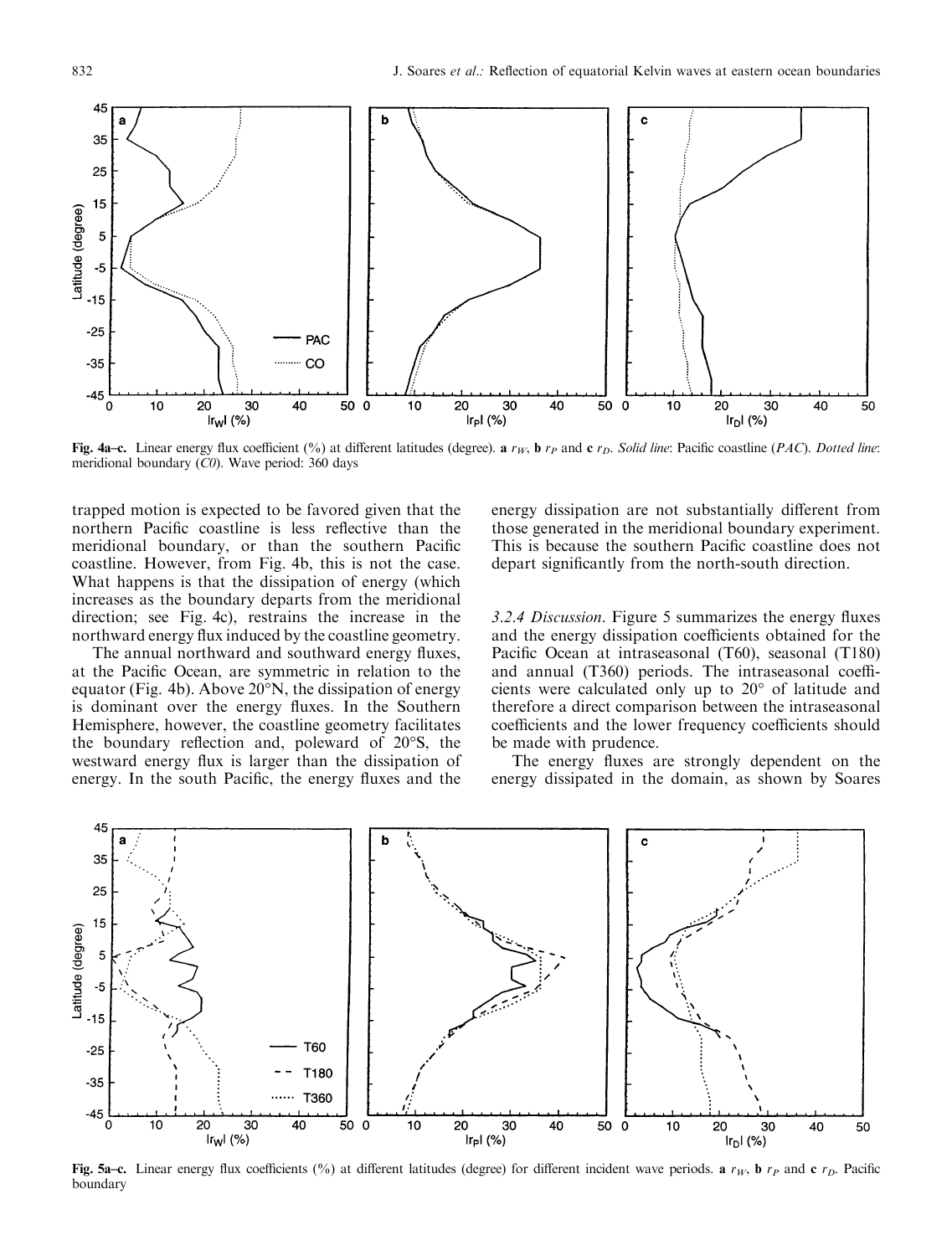et al. (1998). In the Southern Hemisphere, the dissipation of energy is smaller in the annual experiment than in the seasonal one (Fig. 5c). This is explained by the critical latitude values being higher for the annual experiment. Therefore, the increase in dissipation due to the increase of wave period is shown to be less important than the energy dissipated by the presence of coastal Kelvin waves. In the Northern Hemisphere, however, the energy dissipated in the annual case is larger than that for the seasonal case. This is, probably, due to the combination of both factors, the presence of the coastal Kelvin waves in the domain and the increase in the wave period.

The intraseasonal (T60) values of  $r_W$  (Fig. 5a) and  $r_D$ (Fig. 5c) are, respectively, larger and smaller than those obtained by the lower frequency experiments.

The westward energy flux, in the Southern Hemisphere, is larger for the annual period experiment (T360) than for the seasonal period (T180) case. In the Northern Hemisphere (where the boundary is more nonmeridional) the comparatively larger presence of coastal Kelvin waves, in the annual period experiment, induces stronger dissipative effects (see Fig. 5c) inhibiting the reflection processes. As a result, less energy of annual period is leaked offshore (Fig. 5a). According to inviscid studies (Clarke and Shi, 1983; Clarke, 1992) the poleward energy flux decreases and the westward energy flux increases as the incident Kelvin wave period is increased. However, calculations for the intraseasonal, seasonal and annual frequencies all indicate that the coastally trapped energy flux, poleward of 15°, does not depend significantly on the period of the incident wave (Fig. 5b).

In contrast to inviscid theory, there is symmetry between the northward and southward energy fluxes for all frequencies. The symmetry of  $r_P$  can be accounted for the larger dissipative effects in the Northern Hemisphere

which compensates for the increase of the northward energy flux generated by the coastline geometry, and hence results in similar  $r_P$  values for both hemispheres.

The hemispherical asymmetry of both, westward energy flux and energy dissipation, is greater for the annual experiment. This result is in agreement with Clarke  $(1992)$  who found that the energy flux asymmetry in the eastern Pacific increases as the wave period increases.

#### 3.3 Model Atlantic Ocean results

The experiments carried out for the eastern Pacific Ocean coastline are now repeated for the eastern Atlantic Ocean coastline. The methodology employed is similar to that utilized in the previous experiment.

The Atlantic coastline geometry can be seen in Fig. 1c (intraseasonal period) and 1d (seasonal and annual periods).

3.3.1 Intraseasonal variability. The intraseasonal nondimensional linear and non linear energy flux coefficients,  $r_P(\gamma, T)$ ,  $r_W(\gamma, T)$  and  $r_D(\gamma, T)$  generated at both, Atlantic boundary and meridional boundary, are shown in Fig. 6 at different latitudes. The coefficients are calculated at latitudinal intervals of 2° and integrated over 90 days. The energy coefficients are calculated using the: (1) Atlantic coastline and the linear model (ATL-L); (2) meridional coastline and the linear model (C0-L); (3) Atlantic coastline and the non linear model (ATL-NL) and (4) meridional boundary and the non linear model (C0-NL).

In agreement with the earlier experiments, the energy flux changes induced by the coastline geometry are significantly more important than those induced by nonlinearities (Fig. 6).



Fig. 6a-c. Energy flux coefficient  $(\% )$  at different latitudes (degree). a  $r_W$ , **b**  $r_P$  and **c**  $r_D$ . Solid line: linear experiment with Atlantic coastline (ATL-L). Dashed line: linear experiment with meridional coastline

(C0-L). Center-dashed line: non linear experiment with Atlantic coastline (ATL-NL). Dotted line: non linear experiment with meridional coastline (C0-NL). Wave period: 60 days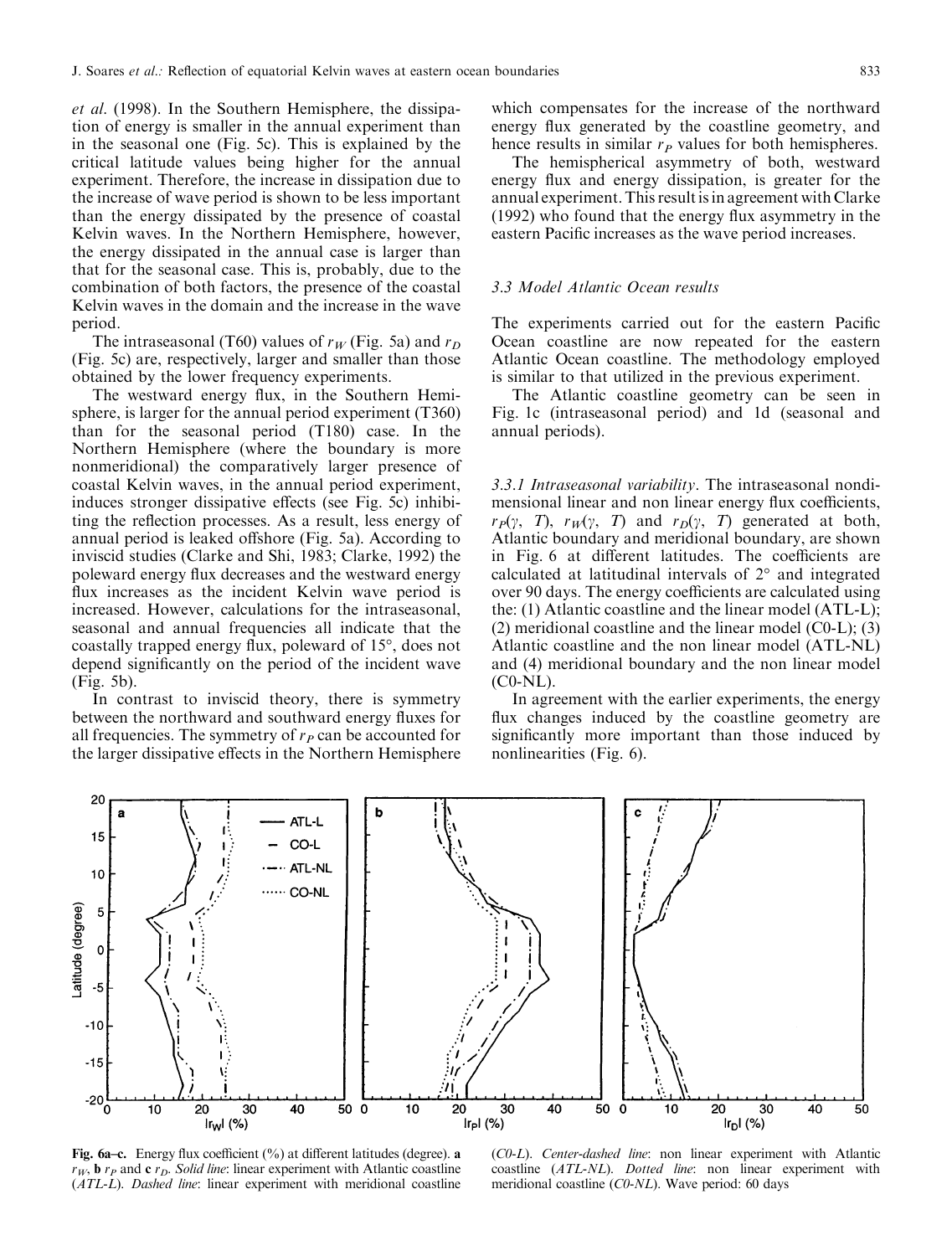Near the Gulf of Guinea, the reflected energy flux and the dissipated energy, both exhibit a rapid increase whereas the poleward energy flux shows a rapid decrease. The rise in the  $r<sub>D</sub>$  value is due to the energy dissipated along the zonal boundary (see Fig. 6b). The larger amount of dissipation reduces the northward energy flux.

The Atlantic coastline is shown by Fig. 6a to be less reflective than the meridional one. This result is theoretically expected (Soares et al., 1998) given that the critical latitudes for the nonmeridional boundaries are lower than those generated at the meridional coastlines.

For all the cases examined in Fig. 6b, north of 5°N, the northward energy fluxes are similar, and hence, poleward of 5°N, the Northern Atlantic coastline acts as a meridional boundary. In the Southern Hemisphere, the poleward energy generated in the Atlantic coastline is larger than that generated at the meridional boundary. In agreement with the earlier experiments the energy dissipation induced by the nonmeridional boundary (Atlantic coastline) is larger than that induced by the meridional one (Fig. 6c). The increase in dissipation reduces the expected rise in the poleward energy flux induced by the geometry of the coastline.

 $3.3.2$  Seasonal variability. To compare the energy flux changes induced by the coastline geometry, the Atlantic energy flux coefficients  $(ATL)$  are shown in Fig. 7 with the corresponding fluxes generated at the meridional boundary  $(C0)$ . The coefficients are calculated at every 5° of latitude and integrated over 6 months. The asymmetry between the Northern and Southern Hemispheres is found to be negligible for all the seasonal energy fluxes investigated here. It indicates that the geometrical effects of the Gulf of the Guinea are not very important for seasonal period motions.

As for the intraseasonal period experiment, the Atlantic boundary is less reflective than the meridional boundary (see Fig. 7a). According to Fig. 7b, with respect to the seasonal poleward energy flux the whole eastern Atlantic boundary can be roughly regarded as a meridional boundary. Again, the comparatively larger energy dissipated at the Atlantic boundary (Fig. 7c) obstructs the expected increase of poleward energy flux induced by the coastline geometry.

3.3.3 Annual variability. To compare the coastline influences on the energy fluxes and on the energy dissipation, the nondimensional coefficients generated by the Atlantic coastline (ATL) and by a meridional boundary (C0) are displayed together in Fig. 8. In common with the seasonal experiment, all the annual energy coefficients, generated at the Atlantic eastern coast, are approximately symmetric with respect to the equator.

The annual poleward energy fluxes induced by both, meridional and Atlantic boundaries, are very similar. As expected, the energy dissipated (Fig. 8c) and the reflected flux (Fig. 8a) are, respectively, larger and smaller at the Atlantic boundary compared with the meridional boundary.

3.3.4 Discussion. The intraseasonal, seasonal and annual energy fluxes and energy dissipation coefficients are summarized in Fig. 9. In agreement with Fig. 5 the westward energy flux is larger for the intraseasonal period than for longer periods (Fig. 9a). This is because of the lower values of energy dissipated, in the domain, at the intraseasonal period (Fig. 9c).

As the wave period increases, from seasonal to annual, the reflected energy increases (Fig. 9a) and the dissipation of energy decreases (Fig. 9c) because of the



Fig. 7a-c. Linear energy flux coefficient (%) at different latitudes (degree). a r<sub>W</sub>, b r<sub>P</sub> and c r<sub>D</sub>. Solid line: Atlantic coastline (ATL). Dotted line: meridional boundary (C0). Wave period: 180 days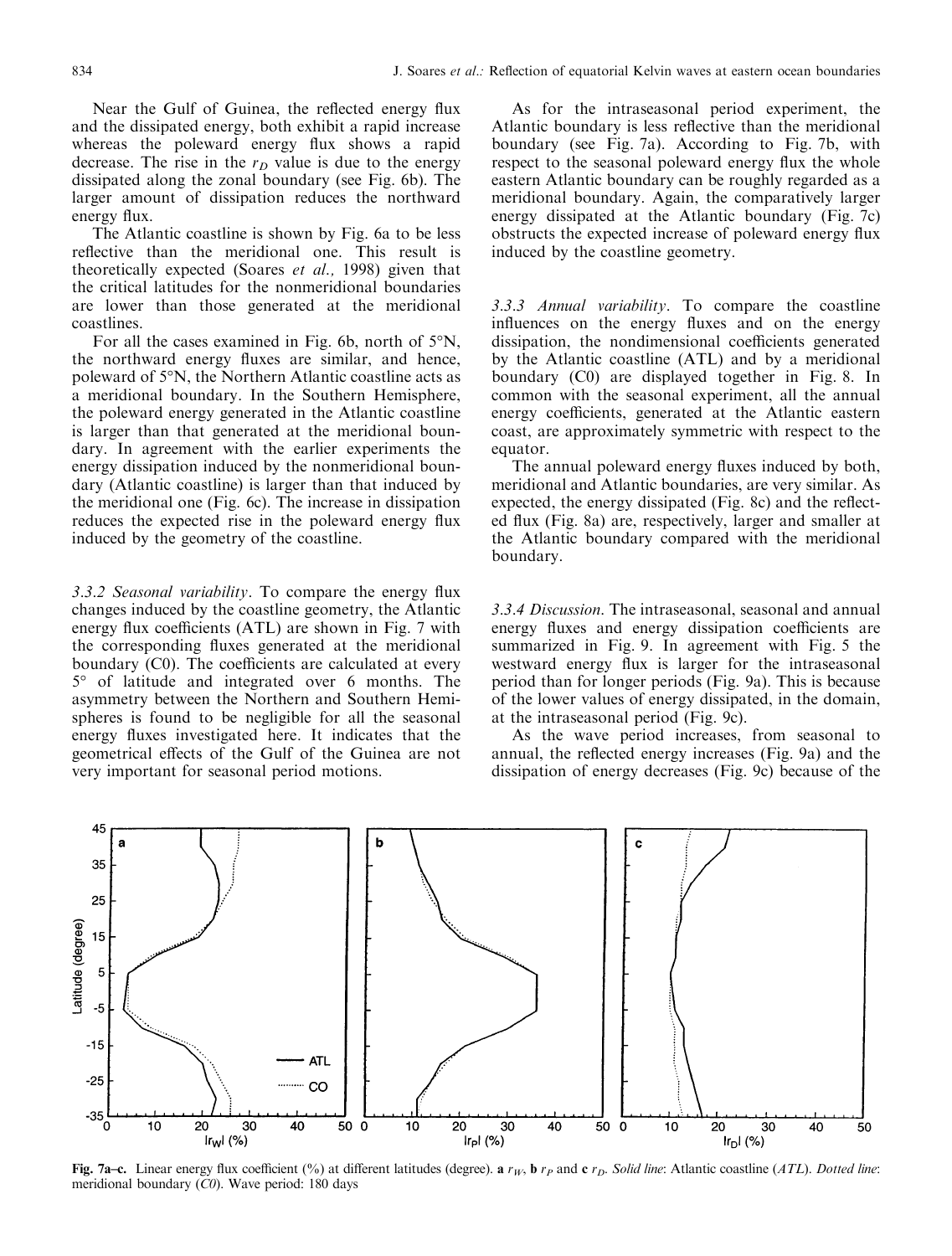

Fig. 8a-c. Linear energy flux coefficient (%) at different latitudes (degree). a  $r_W$ , b  $r_P$  and c  $r_D$ . Solid line: Atlantic coastline (ATL). Dotted line: meridional boundary  $(C0)$ . Wave period: 360 days



Fig. 9a-c. Linear energy flux coefficient (%) at different latitudes (degree) for different incident wave periods. a  $r_W$ , b  $r_P$  and c  $r_D$ . Atlantic boundary

increase of the critical latitude with the lengthening of the wave period. As the critical latitude increases, there is more energy in the westward Rossby waves and, consequently, smaller amount of energy dissipated in the domain.

It is found that the seasonal and the annual poleward energy fluxes are very similar (Fig. 9b). Both fluxes are also comparable to the poleward energy flux generated at the meridional boundary (see Figs. 7b, 8b). Despite the reflected energy being smaller for the seasonal case than for the annual experiment, the seasonal energy dissipated in the domain is larger, resulting in similar values of the poleward energy fluxes for both periods.

The influence of the Atlantic coastline geometry, therefore, on the seasonal and annual coastally trapped energy flux can be considered to be small. This result is striking because of the particular geometry of the eastern Atlantic, which has an approximately zonal coast near 5°N (Gulf of the Guinea). Du Penhoat et al.  $(1983)$  have also shown that the effect of the coast of the Gulf of Guinea is small on very low frequency waves (seasonal and annual periods).

The largest asymmetry between the Northern and Southern Hemisphere energy fluxes has been found in the intraseasonal experiment. At intraseasonal periods the effects of the Atlantic coastline geometry are to cause an enhancement of the poleward energy flux and a reduction in Rossby waves generation, between 20°S and 5°N. The flow produced by the coastal Kelvin wave along of the approximately zonal boundary of the Gulf of Guinea also contributes to this result.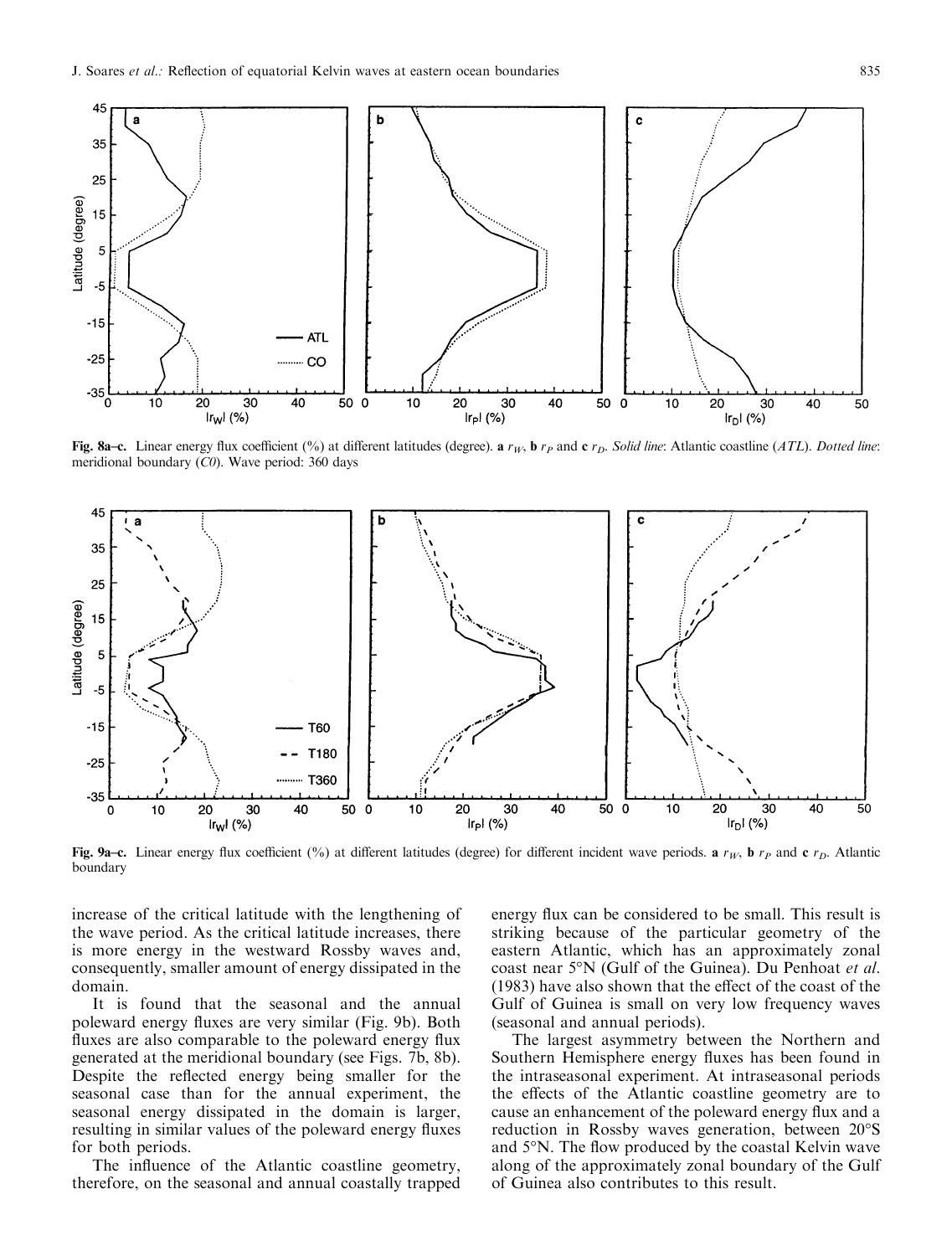## 4 Conclusions

The effect of the coastline geometry and the incident wave period (intraseasonal, seasonal and annual periods), was found to be more important for the westward energy flux than for the poleward flux. To simulate accurately the reflected Rossby waves on the Pacific and Atlantic boundaries, the eastern ocean coastline geometry should be included in the numerical models.

The effect of the inclination of the eastern boundary on the poleward energy flux, for the Pacific and Atlantic oceans, diminishes as the period of the incident wave increases. For motions of seasonal and annual periods, the influence of the coastline inclination, on both oceans, can be considered negligible.

For incident waves of intraseasonal period, however, there is a poleward energy flux asymmetry between the Northern and Southern Hemispheres. For the Northern Atlantic, poleward of 5°N, the eastern boundary can be considered as a meridional one whereas for the Southern Atlantic the eastern coastline geometry should be incorporated to obtain accurate poleward propagation of intraseasonal period. In the Pacific Ocean, the northward energy flux was found to be somewhat larger than the northward flux generated at a meridional boundary. In the Southern Hemisphere, the difference between the poleward fluxes, of intraseasonal period, generated at the meridional and the Pacific coastlines, however, are considered negligible.

Acknowledgements. J. Soares wishes to thank the Conselho Nacional de Desenvolvimento Científico e Tecnologico, CNPQ (Brasilia, Brazil) for the financial support through scholarship 260102/89.0. Part of this work was supported by grant FAPESP 93/1387-0 and CNPQ 300223/93-5 RN.

Topical Editor D. J. Webb thanks G. Bigg and another reference for their help in evaluating this paper.

#### References

- Adamec, D., and J. J. O'Brien, The seasonal upwelling in the Gulf of Guinea due to remote forcing, J. Phys. Oceanogr., 8, 1050-1060, 1978.
- Bigg, G. R., and A. E. Gill, The annual cycle of sea level in the eastern tropical Pacific, J. Phys. Oceanogr., 16, 1055-1061, 1986.
- Busalacchi, A. J., and J. Picaut, Seasonal variability from a model of the tropical Atlantic ocean, *J. Phys. Oceanogr.*, **13,** 1564– 1588, 1983.
- Chelton, D. B., and R. E. Davis, Monthly mean sea level variability along the west coast of North America, J. Phys. Oceanogr., 12, 757±784, 1982.
- Clarke, A. J., Low-frequency reflection from a nonmeridional eastern ocean boundary and the use of coastal sea level to monitor eastern Pacific equatorial Kelvin waves, J. Phys. Oceanogr., 22, 163-183, 1992.
- Clarke, A. J., and C. Shi, Critical frequencies at ocean boundaries, J. Geophys. Res., 96, 10 731-10 738, 1991.
- Davey, M. K., W. W. Hsieh, and R. C. Wajsowicz, The free Kelvin wave with lateral and vertical viscosity, *J. Phys. Oceanogr.*, 13, 2182±2190, 1983.
- Delcroix, T., J. Picaut, and G. Eldin, Equatorial Kelvin and Rossby waves evidenced in the Pacific ocean through Geosat sea level

and surface current anomalies, J. Geophys. Res., 96, 3249-3262, 1991.

- Du Penhoat, Y., M. A. Cane, and R. J. Patton, Reflections of low frequency equatorial waves on partial boundaries, 237-258, in Hydrodynamics of the equatorial ocean, Elsevier Oceanography Series, Elsveier, Amsterdam, 1983.
- Enfield, D. B., El Niño, past and present, Rev. Geophys., 27, 159– 187, 1989.
- Enfield, D. B., and J. S. Allen, On the structure and dynamics of monthly mean sea level anomalies along the Pacific coast of North and South America, J. Phys. Oceanogr., 10, 557-588, 1980.
- Glantz, M. H., R. W. Katz, and N. Nicholls, Teleconnections linking worldwise climate anomalies, Cambridge University Press, Cambridge, UK, 1990.
- Grimshaw, R., and J. S. Allen, Low-frequency baroclinic waves off coastal boundaries, J. Phys. Oceanogr.,  $18$ ,  $1124-1143$ ,  $1988$ .
- Hsieh, W. W., M. K. Davey, and R. C. Wajsowicz, The free Kelvin wave in finite-difference numerical models, J. Phys. Oceanogr., 13, 1383-1397, 1983.
- Houghton, R. W., Circulations and hydrographic structure of the Ghana continental shelf during the 1974 upwelling, J. Phys. Oceanogr., 6, 909-924, 1976.
- Johnson, M. I., and J. J. O'Brien, The northeast Pacific Ocean response to the 1982-1983 El Niño, J. Geophys. Res., 95, 7155-7166, 1990.
- Katz, E. J., Equatorial Kelvin waves in the Atlantic, J. Geophys. Res., 92, 1894-1898, 1987.
- Madden, R. A., and P. R. Julian, Detection of a  $40-50$  day oscillation in the zonal wind in the tropical Pacific, J. Atmos. Sci., 28, 702-708, 1971.
- Madden, R. A., and P. R. Julian, Description of global scale circulation cells in the tropics with a  $40-50$  day period, J. Atmos. Sci., 29, 1109-1123, 1972.
- McCreary, J. P., Eastern tropical ocean response to changing wind systems, J. Phys. Oceanogr., 6, 632-645, 1976.
- McCreary, J. P. J. Picaut, and D. W. Moore, Effects of remote annual forcing in the eastern tropical Atlantic ocean, J. Mar. Res., 42, 45-81, 1984.
- McPhaden, M. J., and B. Taft, Dynamics of seasonal and intraseasonal variability in the eastern equatorial Pacific,  $J$ . Phys. Oceanogr., 18, 1713-1732, 1988.
- Miller, M. J., and A. J. Thorpe, Radiation conditions for the lateral boundaries of limited-area numerical models, Q. J. R. Meteorol. Soc., 107, 615-628, 1981.
- Miller, L., R. Cheney, and B. Douglas, GEOSAT altimeter observations of Kelvin waves and the 1986–87 El Niño, Science, 239, 52-54, 1988.
- Moore, D., Planetary-gravity waves in an equatorial ocean. PhD Thesis, Harvard University, Cambridge, Massachusetts, USA, 1968.
- Moore, D., and S. G. H. Philander, Modelling of the tropical ocean circulation, in *The Sea*, vol 6, pp. 319-361, Wiley, New York, 1977.
- Moore, D., P. Hisard, J. McCreary, J. Merle, J. O'Brien, J. Picaut, J.-M. Verstraete, and C. Wunsch, Equatorial adjustment in the eastern Atlantic, Geophys. Res. Lett., 5, 637-640, 1978.
- Orlanski, I., A simple boundary condition for unbounded hyperbolic flows, J. Comp. Phys., 21, 251-269, 1976.
- Pares-Sierra, A., and J. J. O'Brien, The seasonal and interannual variability of the California current system: a numerical model, J. Geophys. Res., 94, 3159-3180, 1989.
- Picaut, J., Propagation of the upwelling in the eastern equatorial Atlantic, *J. Phys. Oceanogr.*, 13, 18-37, 1983.
- Ripa, P., and S. Hayes, Evidence for equatorially trapped waves at the Galapagos Islands, *J. Geophys. Res.*, **86**, 6509–6516, 1981.
- Servain, J., J. Picaut, and J. Merle, Evidence of remote forcing in the equatorial Atlantic ocean, J. Phys. Oceanogr., 12, 457-463, 1982.
- Soares, J., On the reflection of the equatorial waves at eastern ocean boundaries. PhD Thesis, Oceanography Department, University of Southampton, 1994.